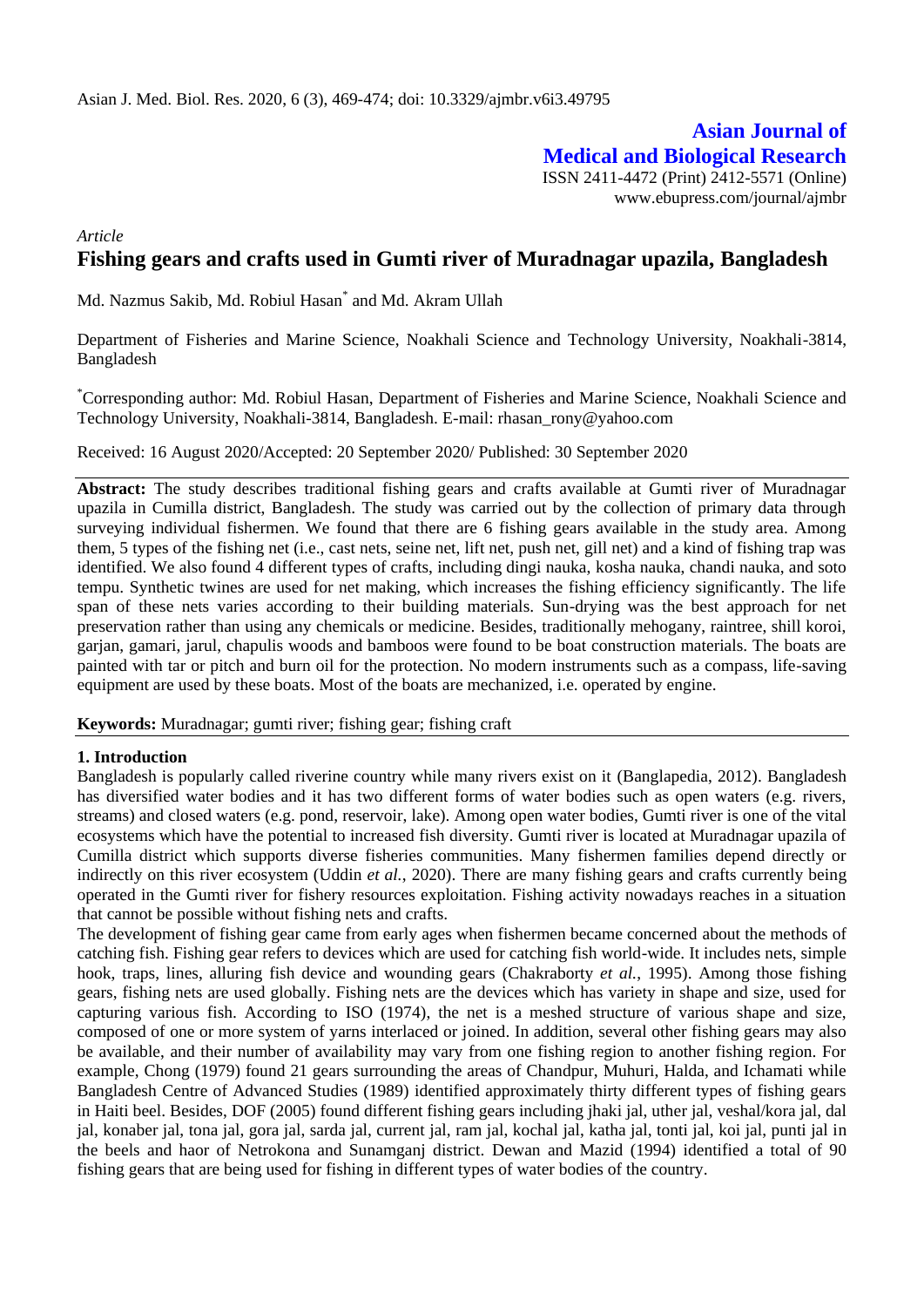Asian J. Med. Biol. Res. **2020**, 6 (3)

Besides fishing gears, fishing craft is the device which is used to bring the collected fishes, such as various mechanized and non-mechanized boats. Fishing crafts provides the facility of preservation, processing and storing. Various kinds of crafts are in available in ocean and other small-scale fishery. Moreover, three main types of traditional boats exist in the country; these are *dinghi, chandi* and *balam* (Karim, 1978). Ahmed (1954) first described seven different traditional fishing crafts in Bangladesh which *are balam boat, chandi boat, dinghi boat, kosha boat, bachari boat, donga* and raft.

Knowledge regarding detail description, way of operation and kinds of fishing gears and craft have the potential for manifesting a river ecosystem management practice through catching fish effectively. Consequently, a number of studies attempted to gain information on various kinds of fishing gears and crafts in several river, lake, floodplain, haor, boar, beel, irrigation projects (DOF, 2005; FAO, 1986; Jhingram, 1963; Karim, 1978; Khaleque and Islam, 1985; Kibria, 1983; Moula, G. *et al.*, 1993; Rahman *et al.*, 1993; Wahiduzzaman and Hasan, 2020). However, such information about fishing gears and crafts in the Gumti river of Muradnagar upazila is still unexplored. Therefore, our current study aimed to gain information on various kinds of fishing gears and crafts in the Gumti river.

# **2. Material and Methods**

## **2.1. Study area**

The Gumti river and its adjacent floodplain area of Muradnagar upazila  $(23^038.3^{\circ}N)90^056^{\circ}E$ ), Bangladesh was the main study area.

## **2.2. Period of the study**

The period of the study was four months (April 2019 to July 2019).

## **2.3. Data collection**

The data of fishing gears and crafts were collected in groups based on their mode of operations, structural pattern and building materials, the number of people needs to operate, construction cost, the longevity of the gears and crafts. Primary data were collected in two different ways, e.g. (i) questionnaire interview and (ii) focus group discussion (FGD). Collected data were then validated by a cross-check interview. The questionnaire interview was planned to get responses of fishermen to particular questions. For FGD, we organized three (3) group discussions for each village. Each group consisted of 7-9 fishers, including all aged people (e.g., men, women, young or older people). Collected data were cross-checked by UFO (Upazila Fisheries Officer), and the fishing related personnel.

#### **3. Results and Discussion**

Our results found that the various types of fishing gears and crafts are being used surrounding the Gumti River by choice of fishers. We estimated that there are 6 fishing gears available in the study area (Table 1). Among them, 5 types of the fishing net (i.e., cast nets, seine net, lift net, push net, gill net) and a kind of fishing trap was identified. We also estimated 4 different types of crafts, including dingi nauka, kosha nauka, chandi nauka, and soto tempu.

| <b>Category</b> | Name of the gears    | Shape       | Mesh size (inch)  | <b>Construction cost (taka/net)</b> |
|-----------------|----------------------|-------------|-------------------|-------------------------------------|
| Cast net        | Jhaki jal/Khapla jal | Conical     | $0.25 - 0.5$      | 5000-10000                          |
| Seine net       | Boro ber jal         | Rectangular |                   | 30000-50000                         |
|                 | Choto ber jal        | Rectangular | $0.5 - 1$         | 20000-25000                         |
| Lift net        | Dharma jal/khara jal | Triangular  | $0.1 - 0.2$       | 10000-12000                         |
| Push net        | Thela jal            | Triangular  | $0.1 - 0.2$       | 4000-4500                           |
| Gill net        | Current jal          | Rectangular | 30-50mm & 10-20mm | 600-900                             |
| Traps           | Anta                 | Cylindrical | N/A               | N/A                                 |

#### **Table 1. Fishing gears used at Muradnagar.**

#### **3.1. Fishing Gears**

#### **3.1.1. Cast net**

Cast nets composed of three parts, e.g. (i) the upper part – called net band; (ii) the middle part – meshed net; and (iii) the lower part – attached sink). An example of a cast net includes jhaki jal/khapla jal, which is found in the study area.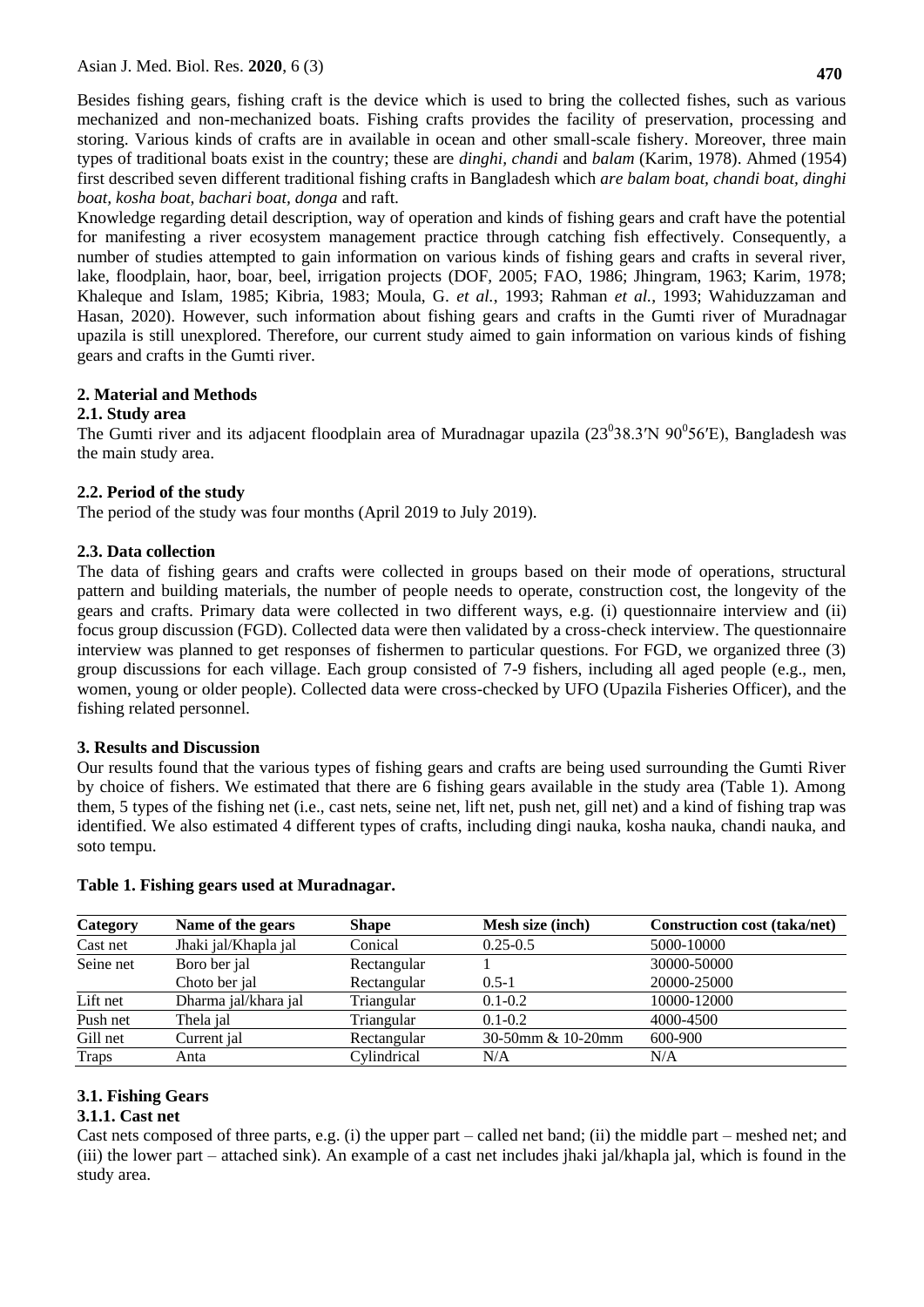## **3.1.1.1. Jhaki jal/khapla jal**

The length of jhaki jal is 10-15m. A variety of synthetic twines (e.g., monofilaments, polyamide, polypropylene, nylon rope (FAO, 1986) are used for making the net. However, nylon twines are locally popular due to cheaper and easily available. The mesh size is 0.25-0.5 inch. One sinker per 0.2m net is introduced and made by iron and zinc alloy, which are found locally. One person operates one net. The attractive fish device is not mandatory for catching fishes. The making cost of this net is 5000-10000 taka/10-15m net. The net lasts for 1-2 years. Cast net can be preserved easily by drying the net using sunlight and putting it in a dry place. Chemical and medicine are not used for the preservation of the net. This net is mainly used for catching fishes including *Labeo bata*, *Monopterus cuchia*, *Anabas testudineus*, *Pangasius pangasius*.

# **3.1.2. Seine net**

Seine nets are large rectangular shaped net with upper and lower bamboo lines which are attached to be a point and from one rope. The upper portion of the net is aligning together with afloat. Two types of seine net are available in the study area.

# **3.1.2.1. Boro ber jal**

Boro ber jal has a long wing and rope. Mesh size of this net is 1 inch. The nets are made of synthetic twine, rope, float, sinker, bamboo stick. The cost of building a new net is approximately 30000-50000 BDT. Almost 8- 10 number of people are needed to operate this net. Fishers reported that a new net might last up to 1-1.5 years. Preservation process of the net is straightforward. It can be preserved by drying under the sun. Seine net is used to catch large fishes, e.g., *Labeo rohita*, *Hypophthalmichthys molitrix*, *Catla catla*, *Notopterus chitala*, *Wallago attu*.

# **3.1.2.2. Choto ber jal**

This net is smaller in size compared to boro ber jal*.* Choto ber jal also has a wings and rope. These nets are equipped with upper and lower bamboo lines. The upper portion of the net is attached with floats. Various synthetic twines are used to construct this net such as nylon although mosquito nets are more famous due to cheaper and easily available. Mesh size of the net varies according to the size of the species caught. Almost 6-8 peoples are engaged in fishing operation while using this net. One part of the choto ber jal is spread in the water in a semi-circular way while other part exist till the bank of the water body. Someone carries the rest of the net is spread in the water in a semi-circular way. Both ends of the nets are closed together by two parties of fishermen. The construction cost of this net is 20000-25000, and the net lasts for 8-10 months. Preservation process of the net is not difficult. It can be preserved by drying under the sun. Several species e.g., *Cirrhinus cirrhosus*, *Labeo rohita*, *Catla catla*, *Labeo kalbasu*, *Macrobrachium rosenbergii* are caught by the choto ber jal.

# **3.1.3. Lift net**

The local name of lift net is dharma jal/khara jal. The net looks like triangular-shaped, two bamboo poles are fixed at an angle about 35 degrees. Two bamboo poles are 4-5m in length, and the anterior portion of the net is 1-2 m. A strong twine is a bind at the anterior of the net. Some bamboo sticks are bound with the twine for the mouth of net to be opened. Lift net is mostly operated by hand and foot. A variety of synthetic twines are used for net making. Moreover, nylon ropes are mostly used to construct this type of nets. Mesh size of these nets is about 0.1-0.2 inch. No fish attracting device is used in this net. The making cost of the lift net is about 10000- 12000 taka/net, and the net lasts for 1-5 years. The net frame is tied with the bamboo stage which is placed over the water surface, and the triangular portion with mesh is lowered to water surface where fish easily enter and are trapped. After pulling up the net from the water body, trapped fishes are collected. This net catches Smallsized fishes. No chemical or medicine is used for the preservation process except sun drying. This net catches *Corica soborna*, *Alopius vulpinus, Anabas testudineus*, *Brachypleura movazeelandiae.*

#### **3.1.4. Push Net**

Push nets are triangular bamboo made frame with mesh having a long handle. Fishermen can easily operate this net by pushing its long handle. The longer portion of the bamboo pole works as the handle. These nets are let down in the water for capturing fish. Various synthetic twines such as nylon, polyamide monofilaments, polypropylene, polyvinyl chloride are used for constructing the push net (FAO, 1986). Mesh size is about 0.1- 0.2 inch. The construction cost includes 4000-4500taka/net. It lasts for 1-2 years. Preservation process of the net is very simple. It can be preserved by drying under the sun. This net mainly catches *Corica soborna*, *Alopius*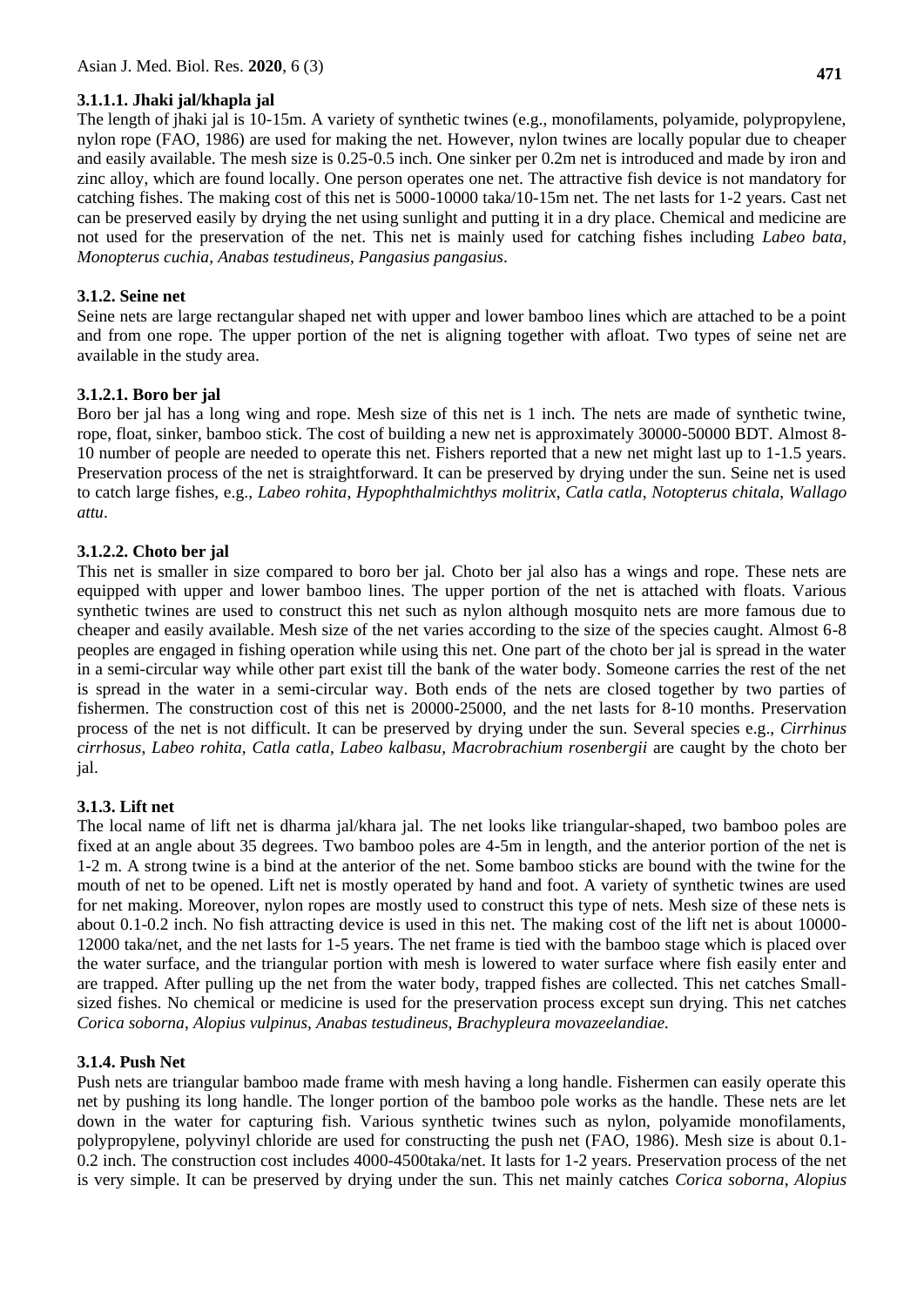*vulpinus*, *Anabas testudineus*, *Brachypleura movazeelandiae*, *Pseudapocryptes elongates, Macrobrachium rossenbergii*.

#### **3.1.5. Gill net**

Gill nets are arranged with such a mesh size that the desired fish can be caught by fastening gill. Fishermen often use a series of gill net altogether or a single gill net for capturing fish. Gill net is very common fishing gear. Gill net can be used in both the deep and shallow waters. Current jal is a kind of gill net locally available in the study area.

#### **3.1.5.1. Current jal**

Current jal is rectangular in shaped. It is monofilamentous and has little mesh size (25-50 mm). Synthetic twines are used for this net, such as monofilament, nylon, etc. This net is set in a place for catching fish while setting the several net numbers of pieces are joined together. Mesh size of current jal may vary based on the size of the species to be captured. Current jal with larger mesh sizes is about (30-50mm) and with smaller mesh sizes is about (10-20mm). The construction cost of 1000m long current jal ranges from BDT 600 to 900. This is, however, for one-time use. It can be preserved by drying the net using sunlight and put it in dry place. This net mainly catches *Labeo rohita*, *Heteropneustes fossilis, Catla catla*, *Mystus aor*, *Channa punctatus*, *Wallago attu, Anabas testudineus*.

## **3.1.6. Fishing trap**

Fishing traps are sedentary nets or pots designed in such a way where fish can enter voluntarily but cannot escape. Such traps are either baited or non-baited. Different materials are used for making traps such as wood, split bamboo, netting wires etc. Anta is a type of fishing trap, available in the study area.

## **3.1.6.1. Anta or vashon or charu**

Anta is made of thin and narrow bamboo splits that are attached together with coconut thread. Typically, the length is greater than the height and width. It has two mouths or fish passes; one in the front side another one on the behind. At the upper side, there is a small opening to collect trapped fishes. Each door extends from the base to the apex. Used mainly for trapping small fishes, shrimps etc. the gear may be baited or not.

# **3.2. Fishing crafts**

#### **3.2.1. Dingi nauka**

Dingi nauka is 5-8m in length, 1-2m in breadth. The bost is constructed by bamboo, woods (usually rain tree, mehogani, shill koroi), iron, tin etc. the smaller boats are cast-off deck, but the larger one is equipped with a deck made of half bamboo splits, betel nut trees, palm tree etc. Hood is absent in small boats, but bigger boats usually possess wooden handle and planks blade. Sail if present it is rectangular, made of cloths and is supported by bamboo poles attached diagonally. 5-6 persons are needed to operate this boat. Carrying capacity is a 300-400kg/5-6m boat. The construction cost of this boat is 30000- 50000tk/5-6m boat. The boat is needed to repair after 5-6 months, and the repairing cost is 30000-40000 taka/5-6m boat. The boat lasts for 2-3 years. Dingi nauka is a mechanized or non-mechanized boat, and it is propelled by engines/sail. After 5-6 months the boat needs to colour with tar or pitch and repair when damage occurs. The boat is used for operating beshal jal, purse net.

#### **3.2.2. Kosha nauka**

Kosha boats generally possess flat bottom without any well-defined mats. Two sides of the boats are joined together posteriorly and anteriorly, forming pointed joint ends. The ends of the boats are not much raised from the water level. The length and the breadth of the boats vary from 3.5-8m and 1-1.8m respectively and depth from 0.5-1m. The boat does not possess hood, but it is provided with a deck made up of bamboo splits or wooden planks or both. Oars are made of bamboo with wooden plank blades. The boat is constructed by bamboo, wood (usually rain tree, mehogani, shil koroi), iron, tin etc. 3-4 persons are needed to operate this boat. Carrying capacity of this boat is about 160-170kg/8m boat. The construction cost of this boat is about 15000- 20000/4-8m boat. The boat is needed to repair after 5-6 months, and the repairing cost is 2000-3000tk/4-8m boat. The boat lasts for 2-2.5 years. Kosha nauka is a non-mechanized boat, and it is propelled by 2-3 fishermen either by rowing or sailing. After 5-6 months the boats need to colour with tar or pitch and repair when the damage occurs. The boat is used for operating jhaki jal/cast net.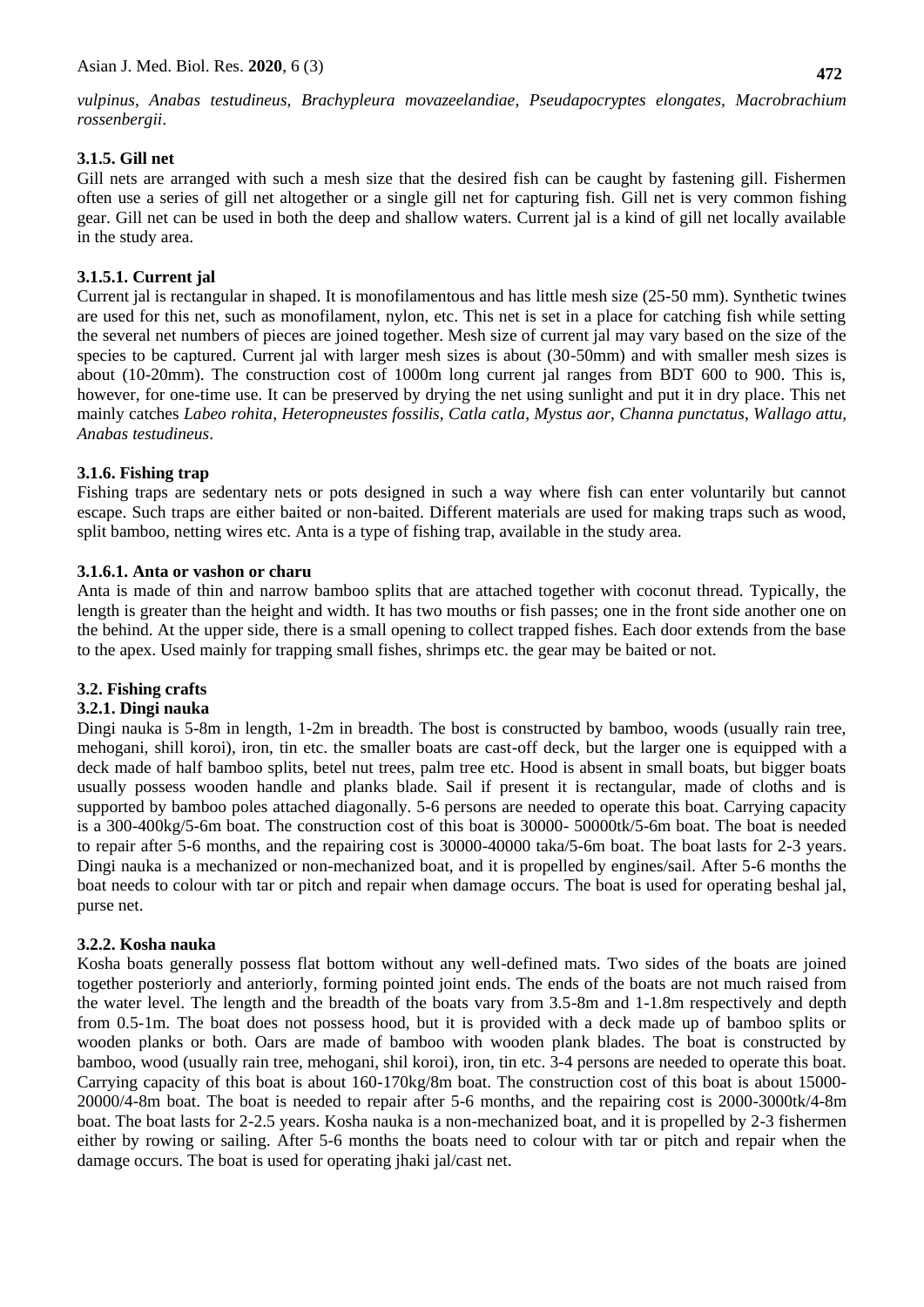#### **3.2.3. Chandi nauka**

**473**

Chandi nauka is slightly prolonged in both ends. Stern of this boat is much higher than the bow. The anterior and posterior part of the boat possesses plank deck, while the central region is provided with detachable split bamboo decking. Hood is situated in the central part of the boat and made of bamboo mating and reeds. Sail if present is rectangular or square in outline and is placed in front of the hood. A topsail is occasionally used for rapid movement. Four to six pairs are required to manipulate the boat. The oars are made of long bamboo poles with blades made of planks. The boat is propelled either by oars and sailor by 6 or 12 hp engine. The boat is constructed by bamboo, wood (sundori, jarul, garjan*)*, iron, tin etc. the durability of the boats varies from 5-6 years depending upon the timber used. 5-8 persons are required to operate this boat. The name of the boat comes after the net it operates, i.e. *chandi jal.* Length of this boat varies from 6-15m. Carrying capacity of the boat is a 2000-2500kg/15m boat. The boat is needed to repair after 5-6 months. The construction cost of this boat is a 50000-100000taka/6-15m boat. After 5-6 months the boat needs to colour with tar or pitch and repair when damage occurs. Traditionally chandi jal is used other net can also be used depends on fishermen's choice.

#### **3.2.4. Soto tempu**

This boat is also locally known as a trawler. It has a rounded bottom; the anterior and posterior part of the boat is high above the water level. The back part is not as pointed as the front side: the length, width, and height of the boat 6-8m, 1-1.5m, and 2-3m. The boat is constructed by bamboo, wood (usually gamari, chaplas), iron, tin etc. The bottom of the hull is made by digging out or hollow out single tree trunk. The sides are made of fitting plants. The stern is 1-1.5m higher than the bow. The deck and hood of the boat are made of wooden planks while the oars have plank paddle fitted to a long bamboo handle. The hood is in the posterior half of the boat. 4-6 persons need to operate this boat. Carrying capacity of the boat is a 4000-45000kg/6-8m boat, and the boat is needed to repair after 5-6 months. The construction cost of the boat is an 8000-10000taka/6-8m boat. Soto tempu lasts for 3-4 years. Soto tempu is a mechanized boat and is propelled by engines. After 5-6 months the boat needs to colour with burn oil and repair when damage occurs. This boat is generally used for operating gill nets.

#### **4. Conclusions**

Our study exhibits the availability, use, detail description, way of operation of different kinds of fishing gears and crafts in Gumti river, Muradnagar by survey method. The study was carried out by the collection of primary data through surveying individual fishermen. The present study was based on field survey where primary data was collected from the fishermen. The major advantages of survey method include less expensive, and its coverage is much broader. Although fishers are experienced with a subsistence economy, they are still operating local traditional fishing net, gears and crafts. No modern instruments such as compass, freezing capacity are used on the boats. Most of the fishermen are financially needy, and they don't get any governmental help. They have to loan money from the landlord to make their fishing nets and crafts and bound to maintain the landlord's rules. Fishermen often do not get the actual price of fish because of the local representatives.

Consequently, the poor fishermen remain poor as they have to pay back a loan. So the governmental help is badly needed to the fishermen. Our study could fill the existing gap of knowledge about the resources and give information about the sustainable use of these physical resources (mainly nets and crafts) at Muradnagar.

#### **Acknowledgements**

We thank local fish farmers for their kind cooperation to fulfill our study objectives.

#### **Conflict of interest**

None to declare.

#### **References**

Ahmed N, 1954. Fishery Craft of East Pakistan, East Pakistan Government Press, Dhaka, 9 pp.

Bangladesh Centre of Advanced Studies, 1989. Final Report, ENIMOF Project, Development of Fisheries, Ministry of Fisheries and Livestock, Government of Bangladesh.

Banglapedia, 2012. National Encyclopedia of Bangladesh, Asiatic Society of Bangladesh.

- Chakraborty SC, MA Hossain and ME Haq, 1995. Traditional inland fishing methods in Bangladesh. J. Asiat. Soc. Bangladesh Sci., 21: 19–27.
- Chong K, 1979. An economic appraisal of the fisheries in the Chanpur, Muhuri, Halda and Ichamati project areas, Irrigation Fisheries Development project working document No. 13, DOF, 19 pp.